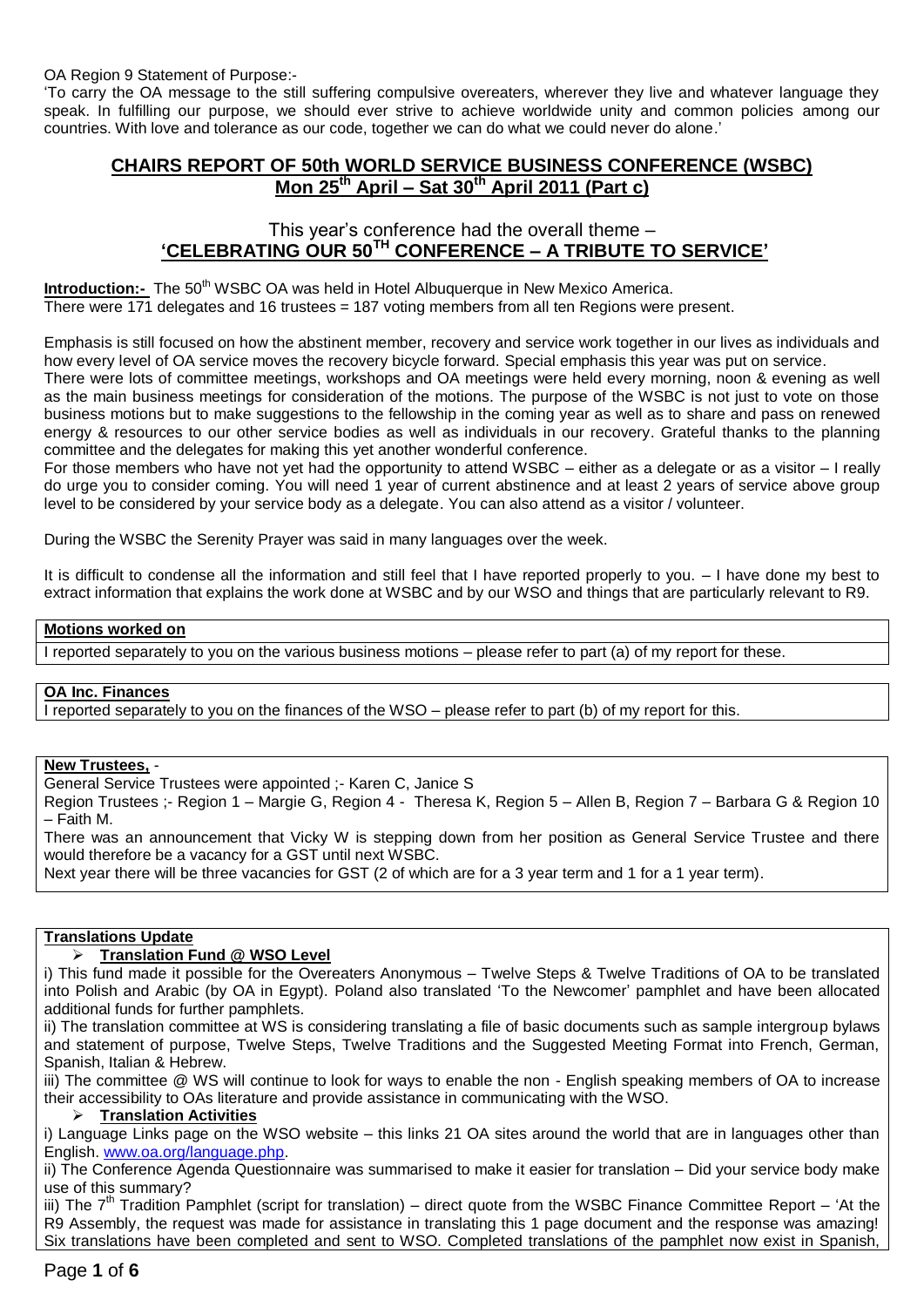Polish, Italian, Danish, Greek & Portuguese. In process are – Hebrew, Arabic, Swedish, Dutch & French. Awaiting volunteers – German, Irish, Norwegian & Japanese.

iv) Various sections of the website [www.oa.org](http://www.oa.org/) are now in Spanish. The feedback from the Spanish speaking members has been very positive.

vi) According to the records at WSO, the OA literature has been translated (or is in the process) into 23 languages in 32 countries.

vii) The *Courier* newsletter was translated into Dutch, French, Japanese, Polish, Italian, Russian and Swedish. The pamphlet *'Is Food a Problem for You?*' was translated into French, Italian, Polish & Russian.

viii) Region 2 website has a Spanish section with free downloadable podcasts of speakers at Region 2 events. Our Spanish speaking members may find this useful. – web site address is [www.oar2.org.](http://www.oar2.org/)

ix) Region 6 website is fully bilingual in French & English. Their Newsletter 'The Messenger' is also being translated along with various other notices as they are needed. Our French speaking members may find this useful – website address www.oaregion6.org

# **Forum – Celebrating Recovery:-** held on Wednesday morning.

This was a hand's on workshop on the theme of Celebrating Recovery – which focused on the benefits of the three fold aspects of recovery – physical, emotional & spiritual. Refer to the WSO web site for details of this.

## **Sponsorship**

The BOT passed a motion at the Aug 2010 meeting to discontinue the Service by Mail / Email program. It was felt that this service was more appropriate at Region level. You may be aware that Region 9 has been operating this service and it seems very successful.

Some further suggestions that have been made at WSBC this year:-

- Attend as many meetings as you can. There may be members available to sponsor who missed one or two of the meetings you attended.
- Consider attending telephone / on line meetings. The list of Virtual meetings is on the OA web site.
- Attend 'Step Study' & 'Big Book' special topic meetings these will help you work the steps until you find a sponsor and ultimately may bring forth a sponsor to you.
- Find out whether your local service body provides a list of members willing to sponsor. To find the service body closest to you – use the OA Intergroup Directory, available on www.oa.org .

# **Download Items from WSO – in particular Meeting Format**

Please be aware that there are a lot of items that are downloadable from the WSO website that are free of charge. Please go to<http://www.oa.org/docs.php> for a full list.

In particular the Meeting Formats have been updated with the new definition of abstinence from last years WSBC and the inclusion of 'topic' meetings rather than 'discussion' meetings.

Also the Locally Produced Literature Guidelines have been updated.

# **Meeting List Accuracy**

The WSO continue to stress how important it is that our meeting and service information is current with the WSO. They receive calls and emails from newcomers who, find the courage to go to a meeting, which they then find is no longer there. Does your service body regularly access their meeting details on the WSO and make sure it is correct? Do you have a person appointed to do this and report back at your meeting? If not please consider doing so. Sending WSO current meeting information is the Twelfth Step in action.

# **Various Funds that operate at WSO level and which you may be interested:-**

## **Professional Exhibits Fund**

Gives money to service bodies wishing to host a presence at professional tradeshows. This is funded by contributions that are given specifically for this purpose – please consider passing the basket an extra time to help fund service bodies in this way. Applicants received \$1143 towards the costs of exhibiting this year. You can also apply to the fund. Please let your local service bodies know that there is money in the fund to help towards tradeshows.

## **Delegate Support Fund**

Gives money to service bodies that struggle to attend the WSBC without this assistance. You can give money to this fund as well as apply for it.

This year WSO received 19 requests for a total of \$19424. However, this was double the amount in the fund on Nov 1 2010! Various regions thus funded their delegates via their region funds.

Therefore 12 received assistance and 4 were denied. A total of \$11150 was paid out. Service bodies receiving funds to attend WSBC 2011 were from Region 2, 4, 5, 6, 7, 8 and our own Region 9 (NSB of Poland).

## **Translation Fund**

Grants funds for translation work on our OA literature. If you want to apply for these funds – you need to be thinking and planning ahead to next year. Again you can give money to this fund as well as apply for it.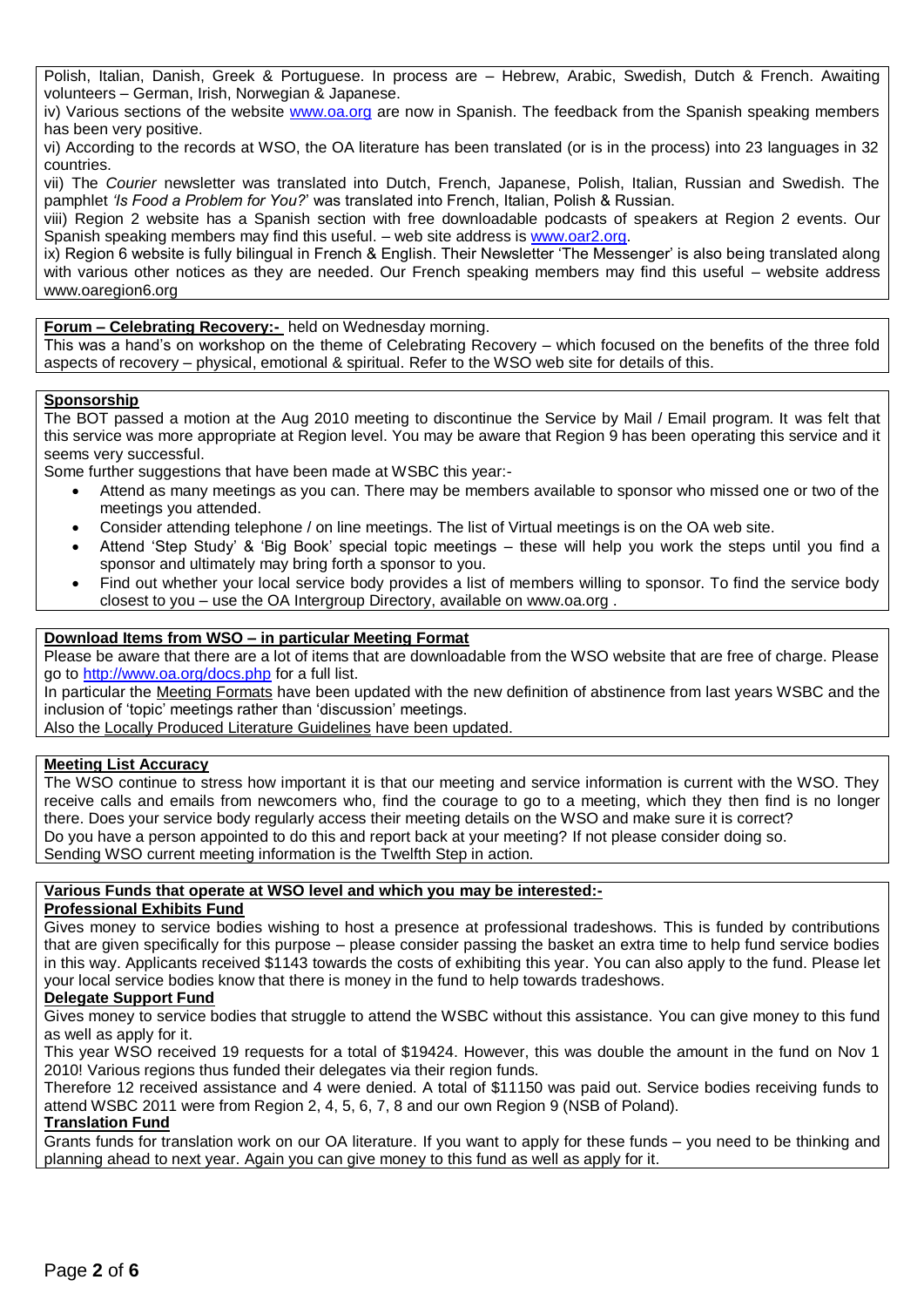**Region Chairs Committee (RCC) Meeting :-** One of the functions of the Region Chair (and thus my role as current Region 9 Chair) is to be part of that committee – in the week of the WSBC we met on Monday evening, Tuesday morning and Wednesday – we also met with the B O Trustees on Tuesday afternoon. This is before we attend the business meetings of WSBC themselves.

The following was discussed by the RCC during the week of WSBC 2011:-

- Constantly need to remind ourselves and ask 'what are we doing and how does it relate to our primary purpose?'
- Update and sharing on the various different Region activities and concerns including how we carry the OA message effectively, service and finance etc. We had all prepared a ½ page report on our Region activities as well as Regional Assemblies prior to the meeting – thus giving us a chance to read what others had been doing in the year. The report I submitted on Region 9 is in an appendix to this report.
- RCC progress in fulfilling the tasks assigned to the committee in the Operations Plan.
- Progress and final arrangements for the Forum to be held on Wednesday morning This was a hand's on workshop on the theme title of 'Celebrating Recovery' – which focused on the benefits of the three fold aspects of recovery – physical, emotional & spiritual. The Region Chairs had been in contact with each other by email regarding the format and had each come up with suggested questions and ideas etc. It's amazing how these things to come together when we work as a team. This forum had been a year in the planning and certainly we enjoyed the organisation and taking part in it, but the real value is what the delegates got out of it. The forum takes place in a large room with 20 tables of approximately 10 delegates at each table. We had group work on some questions and also a great game in answering quiz questions on the three legs of recovery and – built some three legged stools into the bargain. The questions and the feedback are on the WSO web site [http://www.oa.org/pdfs/forum%20feedback%2011.pdf.](http://www.oa.org/pdfs/forum%20feedback%2011.pdf)



The room the forum was held in  $-$  i.e. just before the delegates and trustees came in – you can see how big the room is – the delegates filled it to capacity!

- Last year I had raised the point that R9 members liked the Traditions workshop format at the last R9 assembly the year before and asked whether there are any available for the Concepts of Service. The other Region Chairs also liked the idea of a Concepts workshop. We worked on this during the year and there is now a set of questions on the Concepts.
- As a committee the RCC also wrote and rehearsed a skit on service rotation during this past year. This was performed by us at the WSBC Tuesday workshop 'Concepts: Guide for All who Serve' – you can download the skit from the OA. Org website.
- One of the items on the operations plan was for us to issue tent cards for groups the idea behind them being that if group members are aware of the service structure of OA – then they would be far more likely to realise that we all need to support it both physically and financially. We brought these tent cards to our R9 Assembly last year and will be doing it again in November. Some regions have yet to address it but are currently working on it. Our R9 tent cards are on the R9 web site. Is your translations service body translating the tent card?
- The RCC had raised the point in the past that the 'Strategic plan' would ideally have all the fellowship involved in it and for all OA members to know what it is – as a result is was incorporated into the binder for WSBC for the first time. There was a session on Friday afternoon in which all the delegates came together to work on it. The group I attended and facilitated seemed to very much enjoy the process. The suggestions made by all in the (200 delegates) will all be reviewed in August when the BOT / RCC come together and then where possible incorporated into the forthcoming plan.
- Lifeline all promoting in our Regions as best we can.
- WSBC 1yr abstinence requirement not being adhered to. There is some concern that folk are not being honest about their abstinence. This was discussed by the RCC – not everyone agreed with how best to deal with it. The BOT had also discussed it. Ultimately a motion was put forward by the BOT to change the Standing rules to take account of this.

 *Amendment to Standing Rules.* A member of the BOT brought an amendment to the standing rules on Thursday morning. To the effect :- *'Delegates are expected to abstain from voting on any WSBC motions if they do not at time of voting have the 1 year abstinence requirement unless a delegate has received permission for an exception in qualifications as per OA Inc. Bylaws sub part B Art X Section 3 C1'. The motion was passed and thus it was included in the standing rules for the WSBC.*

 *Discussion at Region dinners.* Also discussed and agreed that a good way to address this would also be on Wed night at Region dinners i.e. – thus as instructed I did bring this up and reminded the delegates of the requirements. It does not appear to be a problem in our region – but only the individual OA member really knows.  *Suggest speak to the person personally*. It was stressed – to make sure to address the fact that it is on the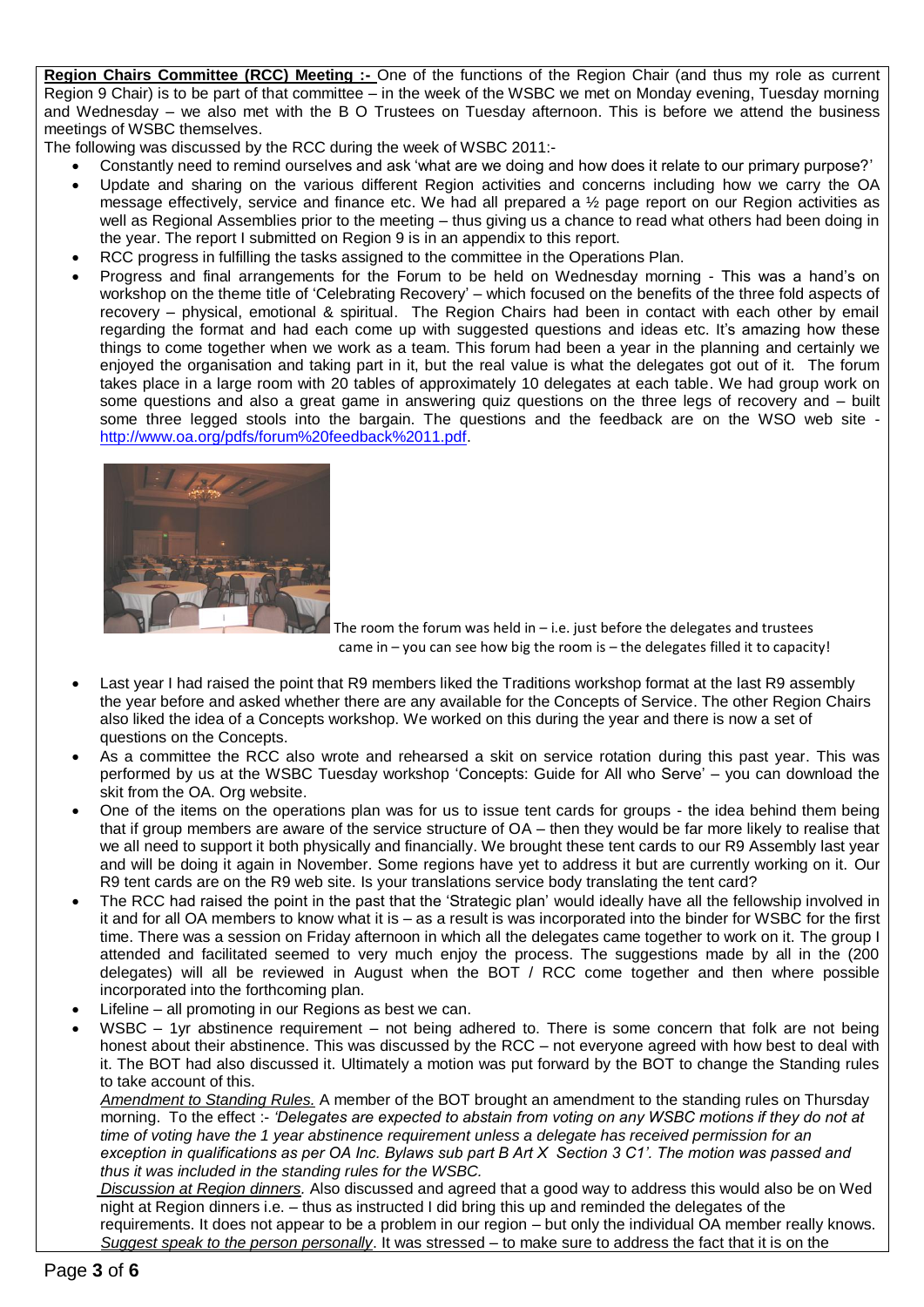registration form and when a person signs – they are making a statement.

Thus Abstinence requirements for WSBC are to be considered at region level and made known.

- We have now finished work on the Region Chair Committee manual now on our website RCC. NB the RCC website is password protected to the RCC & the BOT.
- Region Chairs General Info Sheet we have a comparison document that we use to look at how each region deals with certain aspects – such as
	- A) No of groups affiliated & non affiliated
	- B) No SBs / IGs.
	- C) No of board members and Term time on board in any and all positions.
	- D) Board member life time restriction (it appears that R9 is the only region that has this.
	- E) No of assemblies in a year, details of conventions and how are the convention proceeds split? Etc. We constantly update this document with a view to assisting each other in our duties as Region Chairs.
- We have a new Chair *Bonnie, Vice Chair – Sherry, Secretary – Mike, Forum Chair - Cyndy Forum Co Chair - Stephanie*.
- We also have a Region Financial / Budget comparison schedule in which we compare how each region raises its 7<sup>th</sup> tradition and how it uses it to carry the message at a regional level. The schedule looks at Income, analysis of costs, prudent reserve, etc. We spoke about the fact that if regions over budget (usually due to fear of not having enough to cover costs) this leads to having larger than expected reserves which in turn necessitates a distribution every few years.
- We came up with a few suggestions for topics if we were asked to do the forum at WSBC in 2012.

The short term goals for the RCC in the coming year are to:-

- Continue with implementation of the plans described in the Strategic and Operations Plan with particular regard to Abstinence & Service
- Accurate meeting info at WSO.
- Region Board members to continue to conduct Service, Traditions and Concepts Workshops.
- To continue to assist in the Green Dot Mentor Program at
- Continuing to work on the detailed job description for Region Chairs and the RCC handbook.

The long-term goals for RCC are to:-

- As Region Chairs continue to promote achievement and maintenance of abstinence through working the Steps and the use of sponsorship, when sharing we need to qualify on weight / spiritual / emotional recovery and talk about weight and food plans.
- Development of a comprehensive strategy to get more people involved in doing service. Address the three main barriers to doing service – meeting abstinence requirements, the need for financial assistance, and apathy.
- Present workshops on service and how it serves us. To actively seek out opportunities to present Service, Traditions and Concepts Workshops.

The Region Chairs Committee is a fantastic group of people, whose goal it is to help one another to be successful chairs, as we serve in our respective areas.

**Strategic Plan: -** You may recall and as mentioned above - OA has a plan based on what we as a fellowship have collectively agreed to do and an overall picture of how we use the worldwide resources of OA – time, money etc. Recovery is still via Steps, Abstinence & Sponsorship – this has not changed and we need to be trying to share our progress on these aspects constantly at all levels but the plan is a way to achieve what we would all want – a growing healthy fellowship with lots of abstinent members.

So the end result of our activities will result in:-

*Meetings filled with Abstinent members, Meetings growing in size; Newcomers stay & become abstinent, Sufficient sponsors are available, Meetings operate in the spirit of the 12 Traditions, and All service positions filled with active rotation of service positions,*

Have you seen the OA Strategic Plan Bicycle? Are you still working on translating the Bicycle into your local language? Please continue to do this – if we communicate how our service structure works and why it is set up that way we are more likely to achieve our aims.

The Strategic Plan sets out what we want to do as an organisation, the Operations Plan sets out ways to do it.

In the joint BOT / RCC meeting I joined the Strong Meetings Sub Committee – we will continue to work on this in August. We will also have a workshop on the Strategic Plan in our Assembly in November.

Several regions take the suggestions laid out in the plan and use them when setting goals for their region committees. A full update on progress on the Strategic Plan activities assigned to the Region Chair Committee is attached to this report as an appendix.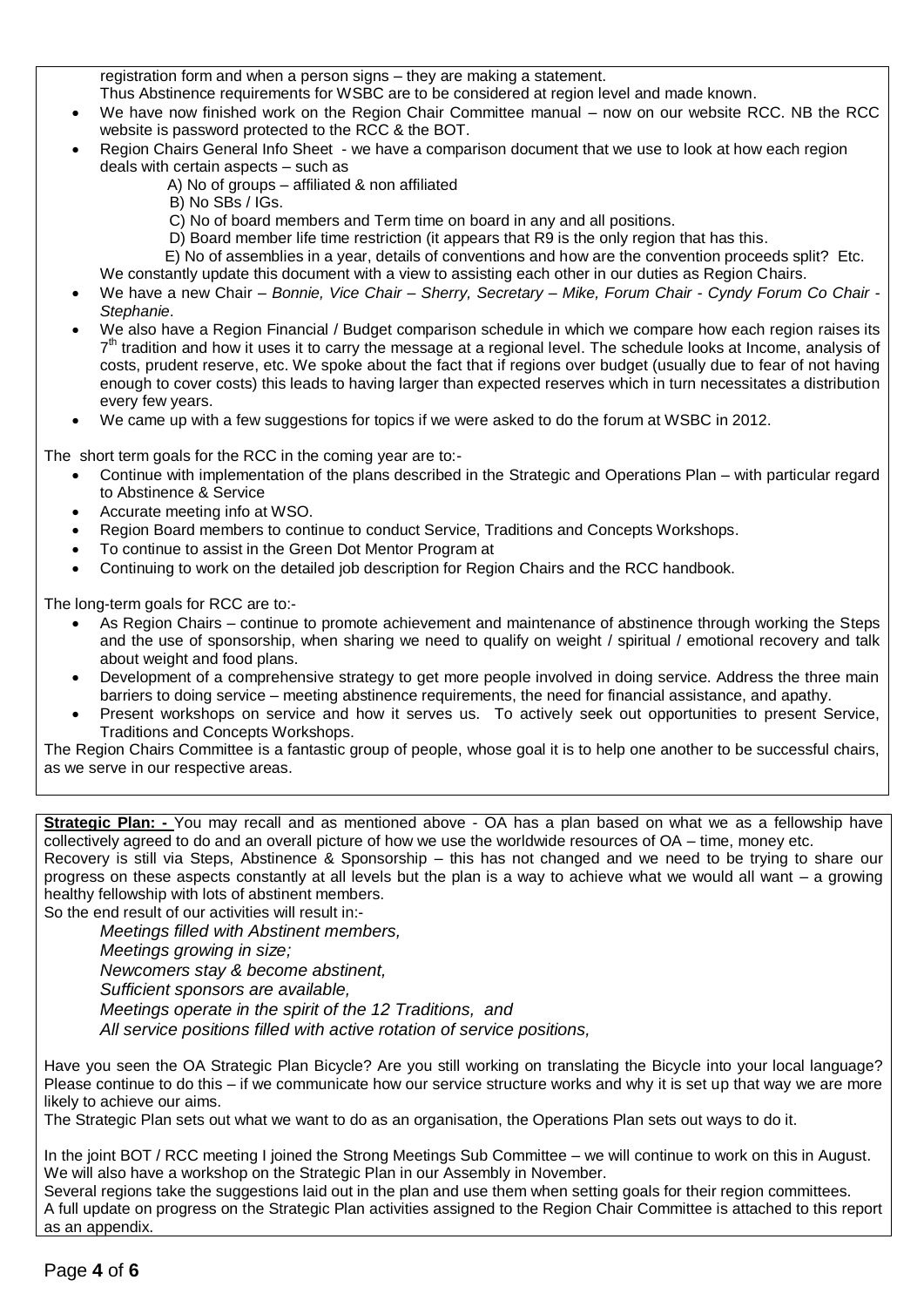# **Twelfth Step Within Committee Report**

Reminders :-

- Speakers List.
- 12 Step Within Handbook.
- 12 Step Within day =  $12<sup>th</sup>$  December.
- Ideas that Work details on the OA web site.
- 'A Step Study Guide for Recovery from Compulsive Eating' is being developed (watch for communications).

# **Service, Traditions and Concepts Workshops (ST & C)**

Some regions have goals that each intergroup in their region would have an ST & C workshop by a given date.

Would it be a goal for us in Region 9 to have the same goal but for each country?

Our Trustee, Esti, has a budget and would be happy to arrange with your service body to attend and hold a workshop which includes the ST & C along with anything else you plan to do for recovery in your area that include the section goals of the Strategic Plan: Strong Meetings, Public / Professional Awareness, Committed Service Bodies and Financial Health. Please consider this and contact Esti.

This past year Esti visited the following countries and attended their various Assemblies and Conventions and held workshops :- Poland, Austria, Italy, Latvia and Greece,

It was a full and productive week for all present at WSBC 2011. This will be my last as Region Chair as I step down in November. I have enjoyed my service and the role continues to excite me and it stretches my abilities in general. But I also very much believe in rotation of service and I am sure we will appoint a wonderful new chair who will go forth and represent us next year and in the future. It's always good to have renewed energy on board at all service levels. Thank you for allowing me to serve.

Kind Regards –

## Stella

Stella C (Region 9 Chair)

PS This final section of my report is somewhat late coming out to you. My apologies. I hurt my back earlier in the year and time off work etc. had a knock on effect on my ability to finish it and get ready for the August meeting.

# **Appendix 1**

**Report to other Region Chairs regarding activities within Region 9** 

# **Region 9**

**Assembly held in Iceland** in October 2010. 13 countries represented with 20 reps + the 3 board members (probably 15 languages). Used a book mark idea and asked at the beginning of the 2.5 day assembly to meditate and then write down in bullet point list – 'gifts' / God given talents we brought with us, and how we could use those gifts for the good of OA and then which committee we might join. Then at the end of the Assembly we spent a short time meditating followed by writing on our Bookmarks - our personal 'Service Action Plan' to take away with us. Folk liked this very much.

**Workshops held**:- a) OA Strategic Plan – (spoke of 'OUR OA CARRY THE MESSAGE PLAN'). b) Sponsorship. c) Translations.

**Traditions**:- Held a team game – 'Wheel of Misfortune' – using the script on the WSO website for OA Inc. and also used a script for the Region 9 financial structure. Issued various  $7^{th}$  Tradition & Service structure tent cards for use in OA meetings. Discussed finances a lot. **Morning & Eve OA meetings** with topics – Abstinence, Steps, Big Book. Committee sessions held: Translations, 12<sup>th</sup> Step Within, Public Information, Bylaws, Electronic Communications & Finance.

**Motions passed**:- a) Assembly Materials will be on the R9 Website b) Trustee for R9 will be selected from within our region

c) Register of Service Bodies in R9 and the years they have been represented at region will go in our assembly materials in future. d) "How do service bodies trying to translate OA literature apply for financial assistance from Region 9" will be put on the R9 website. e) R9 Rep Job Description was agreed upon. f) R9 newsletter introduced. g) Amended how we will contact countries who are not present at region and how we follow them up. h) Funds for parliamentarian for the first time will be in 2011. i) R9 representation at WSBC in 2011 for the first time.

**Web Site**:- continues to improve and we are using it more & more – hope to have Chair, Secretary & Treasurer email addresses.

**Ideas used that have come from other Regions (many thanks to all who have shared these ideas) :-**

- 'Eleventh Step Sandwich' (R2).
- Celebration of total numbers of years of ABSTINENCE from all in attendance at assembly (131 years between 20 reps & 3 board members in 2011). Also brought back the focus to ABSTINENCE at every opportunity possible (R8). Really well received – will be bringing a motion from the Board as a whole for abstinent reps in 2011.
- Skype meetings now being held every 6 weeks for the R9 board with Committee Chairs attending every other meeting.